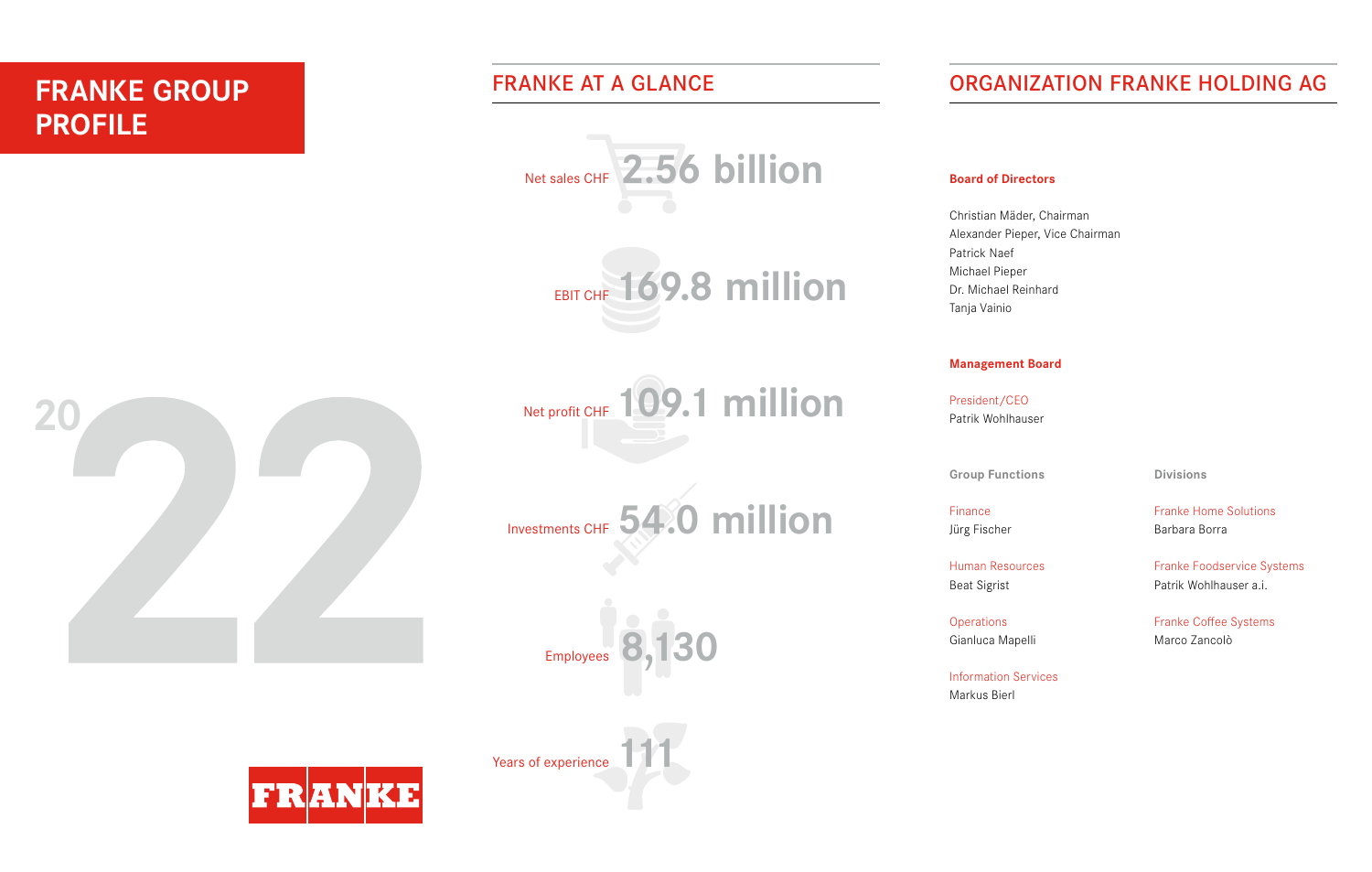

Franke Home Solutions is the world's leading provider of smart systems for residential kitchens. Drawing on a long history of reliability and expertise, it builds rewarding and enduring partnerships. Franke Home Solutions helps its partners to enhance their businesses and provides its end consumers with an outstanding kitchen and cooking experience by offering complete solutions. With its strong innovation capabilities, Franke Home Solutions creates new and effective products and services in the areas of food preparation (sinks and taps) and cooking (ovens and hoods), thereby expanding into new spaces, such as indoor air quality. As a renowned original equipment manufacturer (OEM), it provides bespoke solutions for customers around the globe.

#### **Systems and solutions**

Franke Home Solutions offers products and services for food preparation, cooking, cleaning, waste disposal, ventilation and air treatment in the home. Its range includes sinks, taps, worktops, waste management systems, extractor hoods and cooking appliances, as well as air purifiers and accessories.



## FRANKE HOME SOLUTIONS FRANKE FOODSERVICE SYSTEMS FRANKE COFFEE SYSTEMS

Franke Foodservice Systems is a world-leading supplier of innovative kitchen facilities, equipment and supplies solutions that meet the diverse needs of restaurant operators and food retailers. As a fullsystem manufacturer, distributor and program management partner, Franke Foodservice Systems serves global chains in the quickservice restaurant, convenience store and supermarket segments, helping customers to manage unit growth and implement upgrades to their facilities. Activities include outfitting new or renovated stores, assisting with campaigns to support the launch of new menus or service concepts, and swiftly delivering replacement equipment and other supplies to customers.

#### **Systems and solutions**

As a manufacturer and distributor, Franke Foodservice Systems efficiently manages a range of facility and equipment projects for its customers. As an innovator of new technologies for kitchens, it develops products to meet evolving needs in areas including dispensing, hot and cold food holding and transportation. Its solutions also comprise automation and networked operations to support the advanced use of technology by forward-looking customers.



Franke Coffee Systems is a leading global provider of state-of-theart solutions for professional coffee making. It has locations in Switzerland, Germany, the UK, Italy, China, Japan and the US, as well as a worldwide service and sales network with more than 300 partners. Together, they are committed to delivering best-in-class in-cup quality, consistency and beverage variety and to ensuring an outstanding customer experience through constant innovation.

#### **Systems and solutions**

Franke Coffee Systems' comprehensive product range includes fully automatic, semi-automatic and traditional machines, including equipment.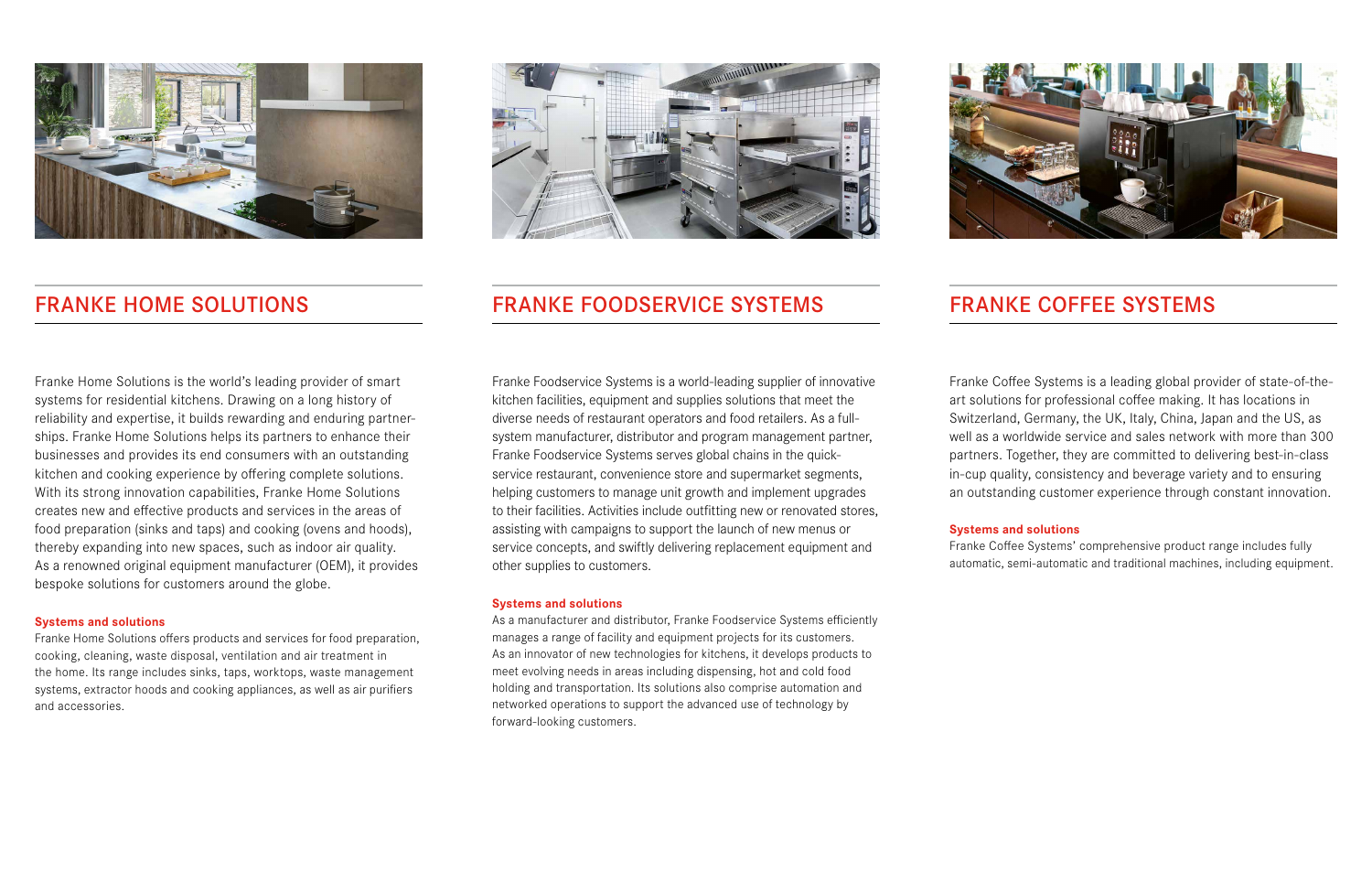# FRANKE GROUP IN FIGURES

|                                       |                    | 2021                     |         | 2020                     |            | 2019                     |                   | 2018                     |  |
|---------------------------------------|--------------------|--------------------------|---------|--------------------------|------------|--------------------------|-------------------|--------------------------|--|
| IN M                                  | <b>CHF</b>         | % OF<br><b>NET SALES</b> | CHF     | % OF<br><b>NET SALES</b> | <b>CHF</b> | % OF<br><b>NET SALES</b> | <b>CHF</b>        | % OF<br><b>NET SALES</b> |  |
| Net sales                             | 2,557.0            |                          | 2,177.6 |                          | 2,423.1    |                          | 2,117.2           |                          |  |
| EBITDA                                | 271.5              | 10.6%                    | 228.6   | 10.5%                    | 231.2      | 9.5%                     | 180.0             | 8.5%                     |  |
| EBIT                                  | 169.8              | 6.6%                     | 79.12   | 3.6%                     | 133.8      | 5.5%                     | 67.2 <sup>1</sup> | 3.2%                     |  |
| Net profit (PAT)                      | 109.1 <sup>3</sup> | 4.3%                     | 54.92   | 2.5%                     | 103.3      | 4.3%                     | 46.7 <sup>1</sup> | 2.2%                     |  |
| Cash flow <sup>4</sup>                | 188.7 <sup>3</sup> | 7.4%                     | 179.9   | 8.3%                     | 198.3      | 8.2%                     | 159.6             | 7.5%                     |  |
| Equity                                | 1,203.4            |                          | 1.093.7 |                          | 1.148.0    |                          | 1.086.0           |                          |  |
| Equity ratio                          | 55.0%              |                          | 51.8%   |                          | 51.9%      |                          | 52.6%             |                          |  |
| Investments                           | 54.0               |                          | 57.8    |                          | 98.0       |                          | 177.0             |                          |  |
| Average no. of employees <sup>5</sup> | 8,130              |                          | 8,524   |                          | 9,161      |                          | 9,169             |                          |  |
| Per capita sales (in 1,000)           | 314.5              |                          | 255.5   |                          | 264.5      |                          | 230.9             |                          |  |
| Number of Group companies             | 63                 |                          | 72      |                          | 72         |                          | 68                |                          |  |

### **NET SALES BY DIVISION**

 $\bigodot$ 

| IN CHF M                                          | 2021  | 2020  |
|---------------------------------------------------|-------|-------|
| $\blacksquare$ Franke Home Solutions <sup>1</sup> | 1.118 | 935   |
| Franke Foodservice Systems                        | 1.077 | 817   |
| Franke Water Systems                              | 95    | 217   |
| Franke Coffee Systems                             | 302   | 232   |
| Corporate/consolidation                           | -35   | -23   |
| Total                                             | 2,557 | 2.178 |

1 As of January 1, 2021, the two divisions Franke Kitchen Systems and Faber Hoods & Cooking Systems merged into the new division Franke Home Solutions.

1 Including one-time impairment charges of CHF 39.0 m

2 Including one-time impairment charges of CHF 37.0 m

3 Including one-time deconsolidation impact of CHF 20.4 m

4 Net profit plus depreciation, amortization and impairment

5 Without apprentices

### **NET SALES BY REGION**

| <b>IN %</b>        | 2021<br> | 2020<br>------------------- |
|--------------------|----------|-----------------------------|
|                    |          |                             |
| ██ Europe          |          | -------------------         |
| The Americas       | マビ ぐ<br> | -------------------         |
| Asia/Oceania       | 12 A<br> | -------------------         |
| Africa/Middle East |          | ------------------          |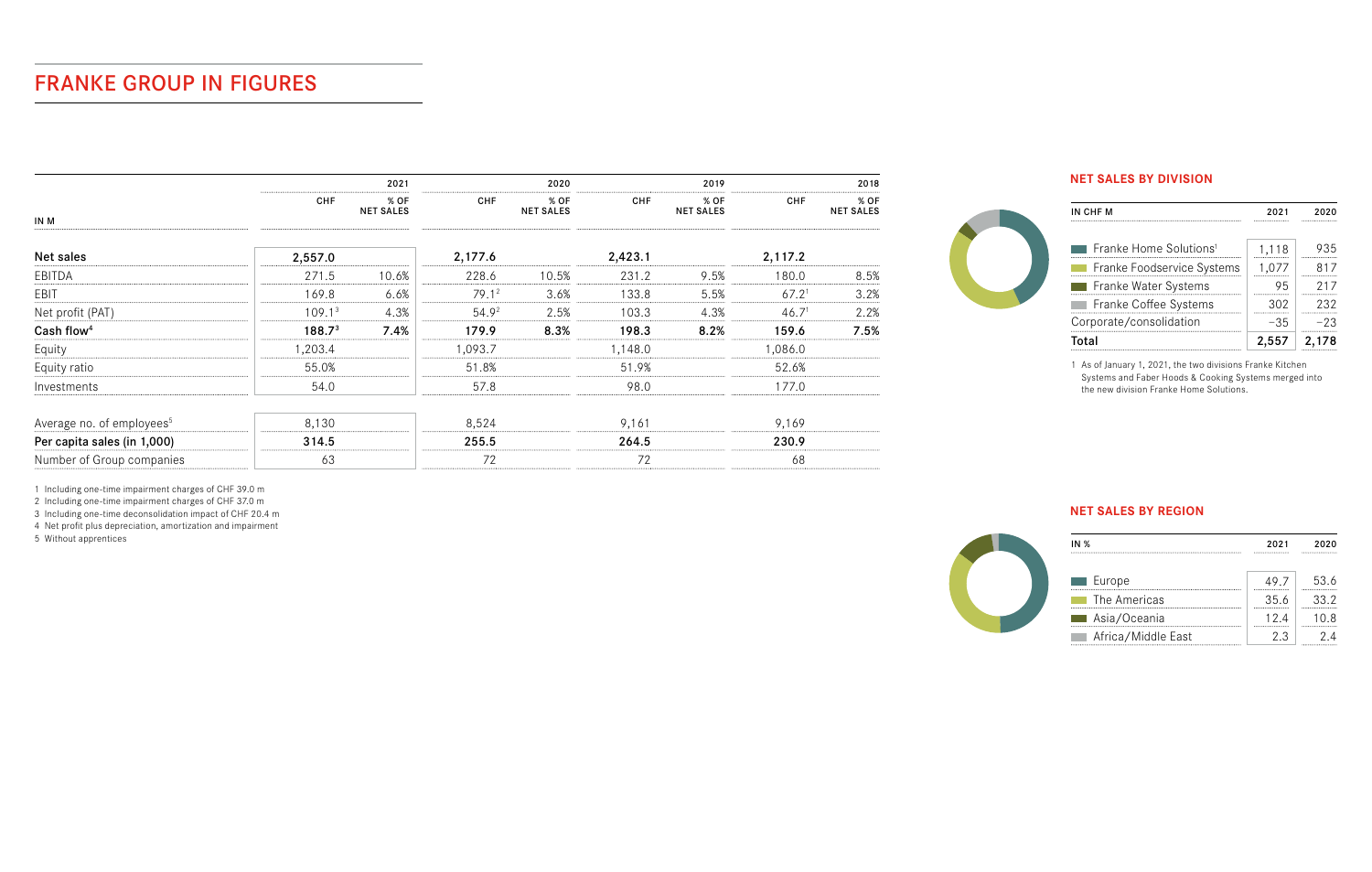## LOCATIONS WORLDWIDE



## COMPANIES WORLDWIDE

**•** Franke Home Solutions Franke Foodservice Systems ▲ Franke Coffee Systems

#### **Franke Holding AG**

Franke-Strasse 2 P.O. Box 4663 Aarburg, Switzerland Phone +41 62 787 3131 www.franke.com

#### **EUROPE**

**Franke Management AG** Franke-Strasse 2 P.O. Box 4663 Aarburg, Switzerland Phone +41 62 787 3131 www.franke.com

#### **Franke Küchentechnik AG**

Franke-Strasse 2 P.O. Box 4663 Aarburg, Switzerland Phone +41 62 787 3131 www.franke.ch

#### **Franke Foodservice Systems AG**

Franke-Strasse 2 P.O. Box 4663 Aarburg, Switzerland Phone +41 62 787 3131 www.franke.ch

#### **Franke Kaffeemaschinen AG**

Franke-Strasse 9 P.O. Box 4663 Aarburg, Switzerland Phone +41 62 787 3131 www.franke.com

#### **Franke GmbH**

Mumpferfährstrasse 70 79713 Bad Säckingen, Germany Phone +49 7761 52 0 www.franke.de

#### **Franke Foodservice Systems GmbH**

Jurastrasse 3-5 79713 Bad Säckingen, Germany Phone +49 7761 5533 0 www.franke.com

#### **Franke Coffee Systems GmbH**

Franke Strasse 1 97947 Grünsfeld, Germany Phone +49 9346 9278 0 www.franke.de

#### **Dalla Corte S.R.L.**

Via Zambeletti 10 20021 Baranzate, Italy Phone +39 02 454 865 43 www.dallacorte.com

#### **Faber S.p.A.**

Viale XIII Luglio, 160 60044 Fabriano, Italy Phone +39 0732 691 315 www.faberspa.com

#### **Franke S.p.A.**

Via Pignolini 2 37019 Peschiera del Garda, Italy Phone +39 045 719 9311 www.franke.it

#### **Franke France S.A.S.**

478 Route de Beaumont 60230 Chambly, France Phone +33 1 3028 94 00 www.franke.fr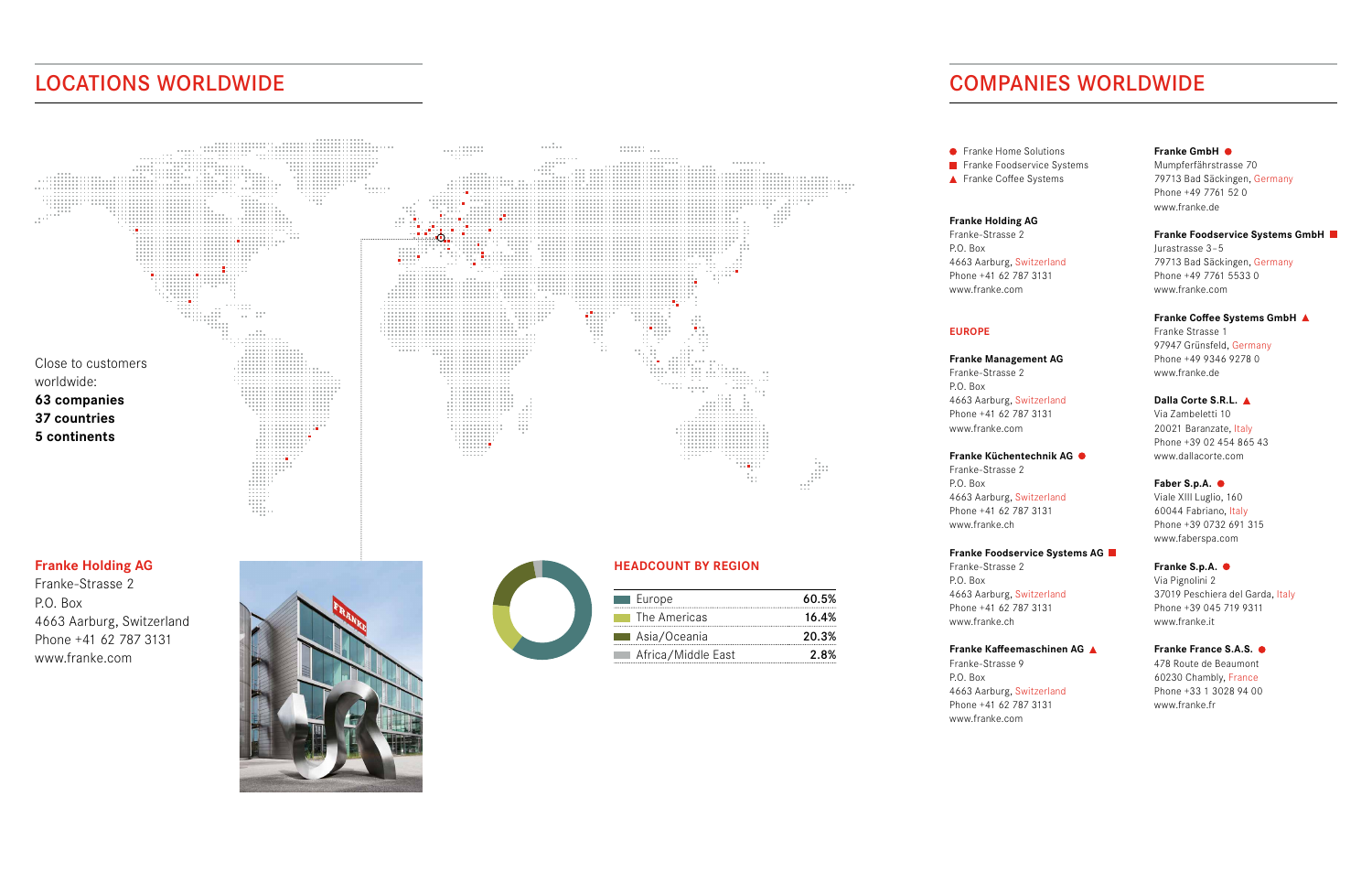#### **Franke France S.A.S.**

Route de Caen BP 60056 – Sainte Cécile 50800 Villedieu les Poêles, France Phone +33 2 3391 26 50 www.roblin.fr

#### **Franke N.V.**

Ring-Oost 10 9400 Ninove, Belgium Phone +32 54 310 111 www.franke.be

#### **Franke Nederland B.V.**

Lagedijk 13 P.O. Box 157 5705 BX Helmond, The Netherlands Phone +31 492 585 111 www.franke.nl

#### **Franke Polska Sp. z o.o.**

ul. Franke 1, Sękocin Nowy 05-090 Raszyn, Poland Phone +48 22 711 6700 www.franke.pl

#### **Franke Foodservice Systems Poland Sp. z o.o.**

Ulica Północna 11 81-029 Gdynia, Poland Phone +48 58 660 9100 www.frankefs.eu

#### **Franke s.r.o.**

Kolbenova 17 190 00 Praha 9, Czechia Phone +420 281 090 411 www.franke.cz

#### **Franke Slovakia s.r.o.**  SNP 840/180

013 24 Strečno, Slovakia Phone +421 41 733 6200 www.franke.sk

#### **Franke Romania SRL**  Bd. Biruintei Nr. 98

Pantelimon Judet Ilfov Pantelimon 077145, Romania Phone +40 21 350 1550 www.franke.ro

#### **Franke Mutfak ve Banyo Sistemleri Sanayi ve Ticaret A.S.**

Gebze Organize Sanayi Bölgesi Tembelova Alani 3500 Sokak, No. 3503 41400 Gebze Kocaeli, Turkey Phone +90 262 644 6595 www.franke.com.tr

### **Franke Mutfak ve Banyo**

**Sistemleri Sanayi ve Ticaret A.S.**  Muradiye Mah. Manisa Cad. No. 66 45140 Yunus Emre-Manisa, Turkey Phone +90 236 226 2400 www.faberspa.com

#### **Elikor**

2nd Academicheskiy proezd, 13 248033 Kaluga, Russia Phone +7 4842 500 500 www.elikor.com

#### **Franke Neva LLC**

Volgogradsky prospekt 43, Building 3 109316 Moscow, Russia Phone +7 495 225 5658 www.frankefs.eu

#### **Franke Russia GmbH**  2nd Academicheskiy proezd, 13

248033 Kaluga, Russia Phone +7 800 555 1255 www.franke.com

#### **Franke Ukraina LLC**

15A, Druzhby Narodiv Blvd. 01042 Kyiv, Ukraine Phone +38 044 492 0015 www.franke.ua

#### **Franke Futurum AB**  Box 9 934 24 Byske, Sweden Phone +46 912 405 00 www.franke.se

**Franke Kitchen Systems Sweden**  Ranhammarsvägen 20E

168 67 Bromma, Sweden Phone +46 912 405 00 www.franke.se

#### **Franke Kitchen Systems Denmark**

(shared office Denmark-Norway) Skæringvej 110, 2nd floor 8520 Lystrup, Denmark Phone +45 8624 9024 www.frankedanmark.dk

#### **Franke Kitchen Systems Norway**

(shared office Denmark-Norway) Skæringvej 110, 2nd floor 8520 Lystrup, Denmark Phone +47 35 566 450 www.franke-norge.no

#### **Franke Hellas S.A.**  1st Km Markopoulou-Kalivion, P.O. Box 127

19003 Markopoulo Attikis (Athens), Greece Phone +30 22991 500 00 www.franke.gr

#### **Franke España S.A.U.**  Avda. Via Augusta 85–87

08174 Sant Cugat del Vallès Barcelona, Spain Phone +34 935 653 500 www.franke.es

#### **Franke Portugal S.A.**  Estrada de Talaíde, Edifício 3

Cruzamento de São Marcos 2735-531 Cacém, Portugal Phone +351 21 426 9670 www.franke.pt

#### **Franke UK Ltd.**  West Park, MIOC Styal Road Manchester M22 5WB, United Kingdom

Phone +44 161 436 6280 www.franke.co.uk

**Franke Coffee Systems UK Ltd**  6A Handley Page Way Old Parkbury Lane, Colney Street St. Albans Hertfordshire AL2 2DQ, United Kingdom Phone +44 192 363 5700 www.franke.com

#### **THE AMERICAS**

#### **Franke Foodservice Systems Americas Inc.**  #1 Franke Boulevard Fayetteville, TN 37334, USA Phone +1 931 433 7455 www.franke.us

#### **Franke Foodservice Systems Americas Inc.**

800 Aviation Parkway Smyrna, TN 37167, USA Phone +1 615 462 4000 www.franke.us

#### **S2K Graphics Inc.**  9255 Deering Avenue

Chatsworth, CA 91311, USA Phone +1 800 270 7446 www.s2kgraphics.com

#### **Franke Kitchen Systems, LLC**

800 Aviation Parkway Smyrna, TN 37167, USA Phone +1 615 462 4000 www.franke.us

### **Chain Link Services, LLC**

Suite 100 Fort Worth, TX 76106, USA Phone +1 817 263 5300 www.chainlinkservices.com

### **Franke Coffee Systems North America LLC**  800 Aviation Parkway Smyrna, TN 37167, USA Phone +1 615 462 4000

**Franke Kindred Canada Limited**  1000 Franke Kindred Road P.O. Box 190 Midland, ON L4R 4K9, Canada Phone +1 705 526 5427

#### **FundaMental Design Inc.**

Burnaby, BC V5A 3C2, Canada Phone +1 778 383 6200 www.fifobottle.com

Rua Dona Francisca, 8300 Bloco N Sala 49, Perini Business Park 89216-600 Joinville, SC, Brazil Phone +55 479 9945 7277 www.franke.com.br

#### **Franke Sistemas de Cozinhas do Brasil Ltda.**

Rua Irmã Gabriela, 51 – Sala 506 04571-130 São Paulo, SP, Brazil Phone +55 11 3797 6000 www.franke.com.br

## 1000 Terminal Road

coffee.franke.com

www.franke-canada.ca

107-2999 Underhill Avenue

#### **Franke Sistemas de Cozinhas do Brasil Ltda.**

loja.franke.com.br

#### **Industrias Spar San Luis S.A.**  Suipacha 1029, Piso 1 C1008AAU Ciudad de Buenos Aires, Argentina Phone +54 11 4311 7655 www.spar.com.ar www.franke.com.ar

**Faber North America de C.V.**  Tres Naciones Industrial Park San Luis Potosí 78395, Mexico Phone +52 (1)444 144 0350 www.faberspa.com

#### **Franke Mexico S.A. de C.V.**  Circuito Mexico No. 215 Tres Naciones Industrial Park San Luis Potosí 78395, Mexico Phone +52 (1)55 3721 4638 www.faberspa.com

#### **ASIA/OCEANIA**

**Franke Asia Hong Kong Office – Franke Foodservice Systems Asia Co., Ltd. – Franke Asia Sourcing Ltd.** Suite 701, 7/F, 1063 King′s Road Quarry Bay, Hong Kong, P.R. China Phone +852 3184 1900 www.franke.com

#### **Franke (China) Kitchen Systems Co., Ltd.**

318 Yinglang Industrial Zone Shaping Town, Heshan City Postal Code 529700 Guangdong Province, P.R. China Phone +86 750 841 8722 www.franke.com.cn